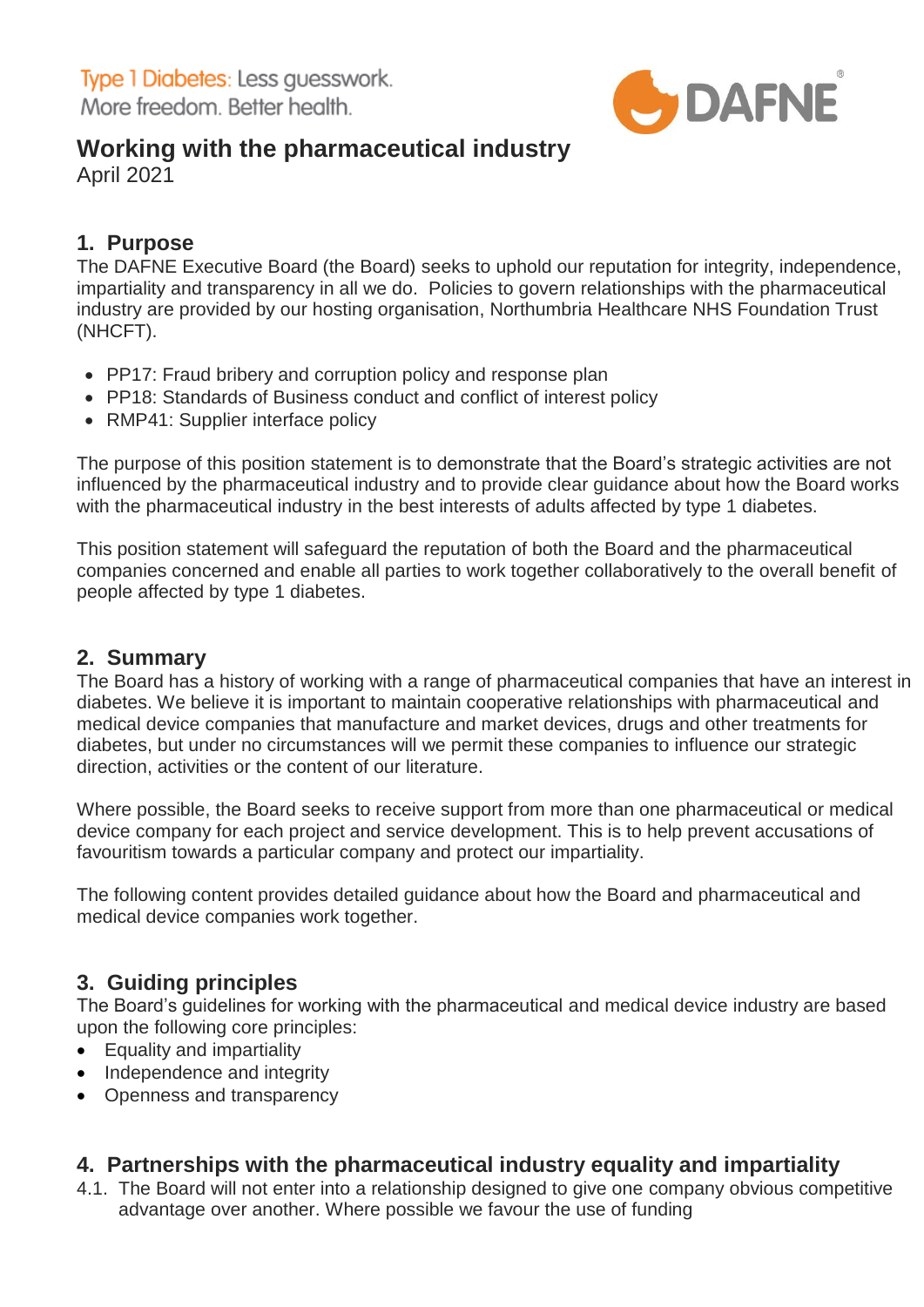consortia, based on two or more companies working together. However, the Board will enter into targeted strategic partnerships with individual companies if it is deemed to be in the best interest of adults with type 1 diabetes and meets the conditions set out in this document.

#### **Independence and integrity**

- 4.2. In order to safeguard the Board's independence, funding from pharmaceutical and medical device companies will not exceed ten per cent of the DAFNE programme total annual income; this percentage will be reviewed annually.
- 4.3. The Board will not accept support from companies for activities which lie outside the Board's agreed strategy for the given period. This will ensure that the strategic objectives of the Board are guided by the best interests of DAFNE and are not perceived to be being influenced by the pharmaceutical and medical device industry.
- 4.4. It is imperative that the high quality information, events and meetings provided by the Board are not influenced in any way by the acceptance of pharmaceutical sponsorship. The Board will withdraw from any initiative that risk jeopardising this independent stance.
- 4.5. The Board will not, under any circumstances, accept support from pharmaceutical companies that might be perceived as permitting the industry to influence the Board's strategic direction or activities. All decisions about the Board's strategic direction and activities will be judged solely in the best interests of DAFNE and adults affected by type 1 diabetes.
- 4.6. The Board will not embark on, or continue with, any sponsorship arrangement or collaborative venture that might damage its reputation.

#### **Openness and Transparency**

- 4.7. The Board will make every effort to ensure compliance with the sponsorship conditions of the ABPI Code of Practice for the Pharmaceutical Industry. The Board will make public all partnerships with the pharmaceutical industry through our website.
- 4.8. The Board will accept financial support from one or more pharmaceuticals companies when the following conditions are met:
	- i. There are strong grounds for believing that a targeted partnership will result in benefit to DAFNE and adults affected by type 1 diabetes;
	- ii. The Board, taking appropriate advice from relevant sources, is satisfied that no adverse publicity will accrue from accepting such support;
	- iii. There is no attempt on the part of the company or companies to influence the Board strategic direction, actions or activities either explicitly or implicitly.

### **5. Guidelines for working together**

- 5.1. When working on a joint initiative, it is helpful if a single point of contact is identified within the company concerned to liaise with a named contact at the Board.
- 5.2. Relationships with pharmaceutical companies will be managed by the National Director, on behalf of the Board.
- 5.3. No persons acting in the name of the Board can accept a personal donation from a pharmaceutical company. Any donation offered to a person(s) who are acting in the